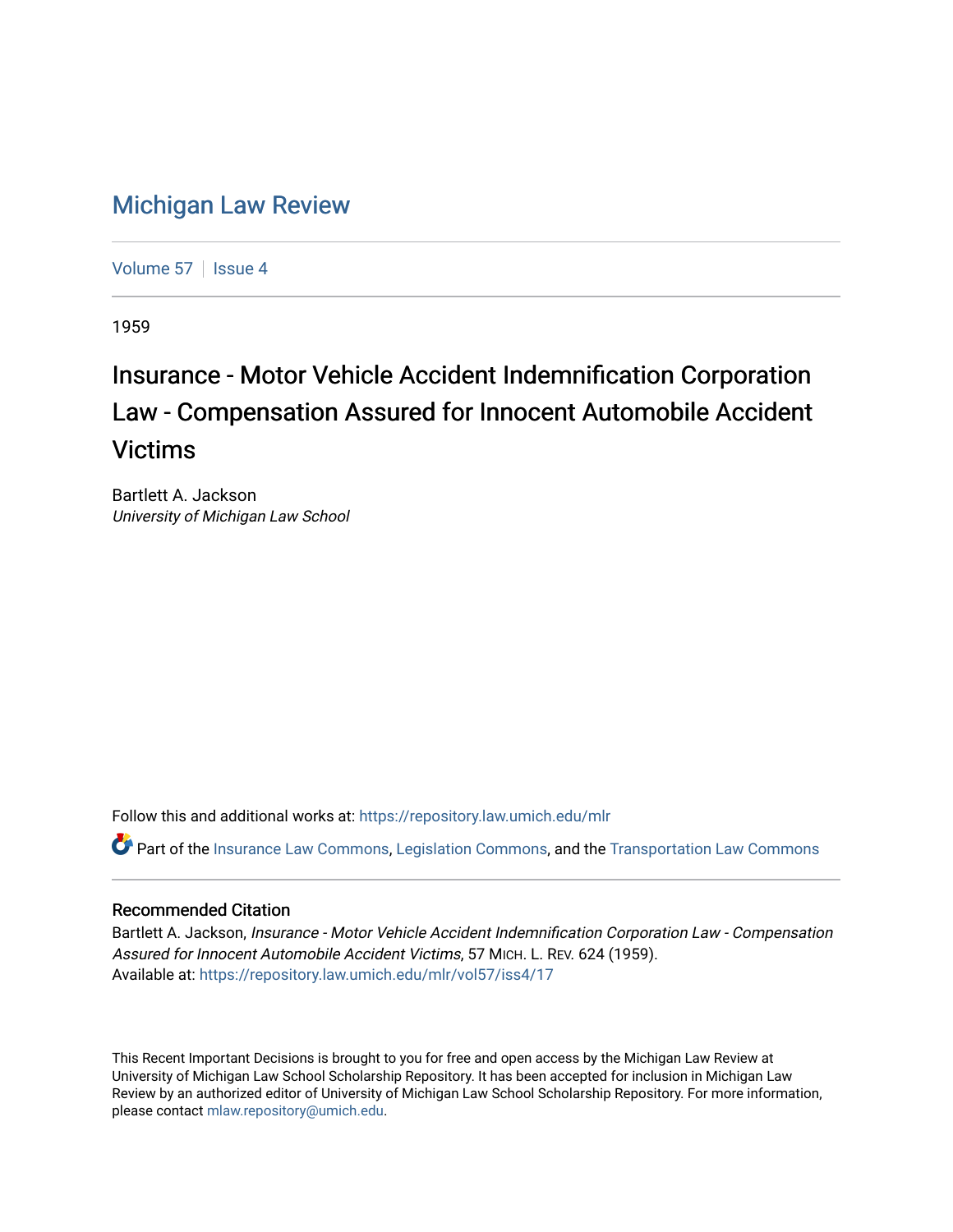## RECENT LEGISLATION

INSURANCE-MOTOR VEHICLE ACCIDENT INDEMNIFICATION CORPORATION LAW-COMPENSATION AssURED FOR INNOCENT AUTOMOBILE ACCIDENT VIC-TIMS-A 1958 New York statute requires the organization of an Indemnification Corporation by companies selling automobile liability insurance within the state. The corporation will assess members<sup>1</sup> in order to establish a fund which will be used to reimburse persons who are injured in a motor vehicle accident and are unable to collect from the person causing the injury. In order to qualify, the injured party must not be covered by a policy of automobile insurance nor may he own an uninsured motor vehicle. He must secure a judgment against the financially irresponsible driver and petition the court to order the Indemnification Corporation to pay the claim. If the identity of the person causing the injury is unascertainable the injured party may apply to the state supreme court for permission to bring an application upon his claim against the Indemnification Corporation. Provision is also made for out-of-court settlement

<sup>1</sup> Each member is to be assessed in proportion to the fractional part of the total automobile liability insurance it wrote in New York in the preceding year.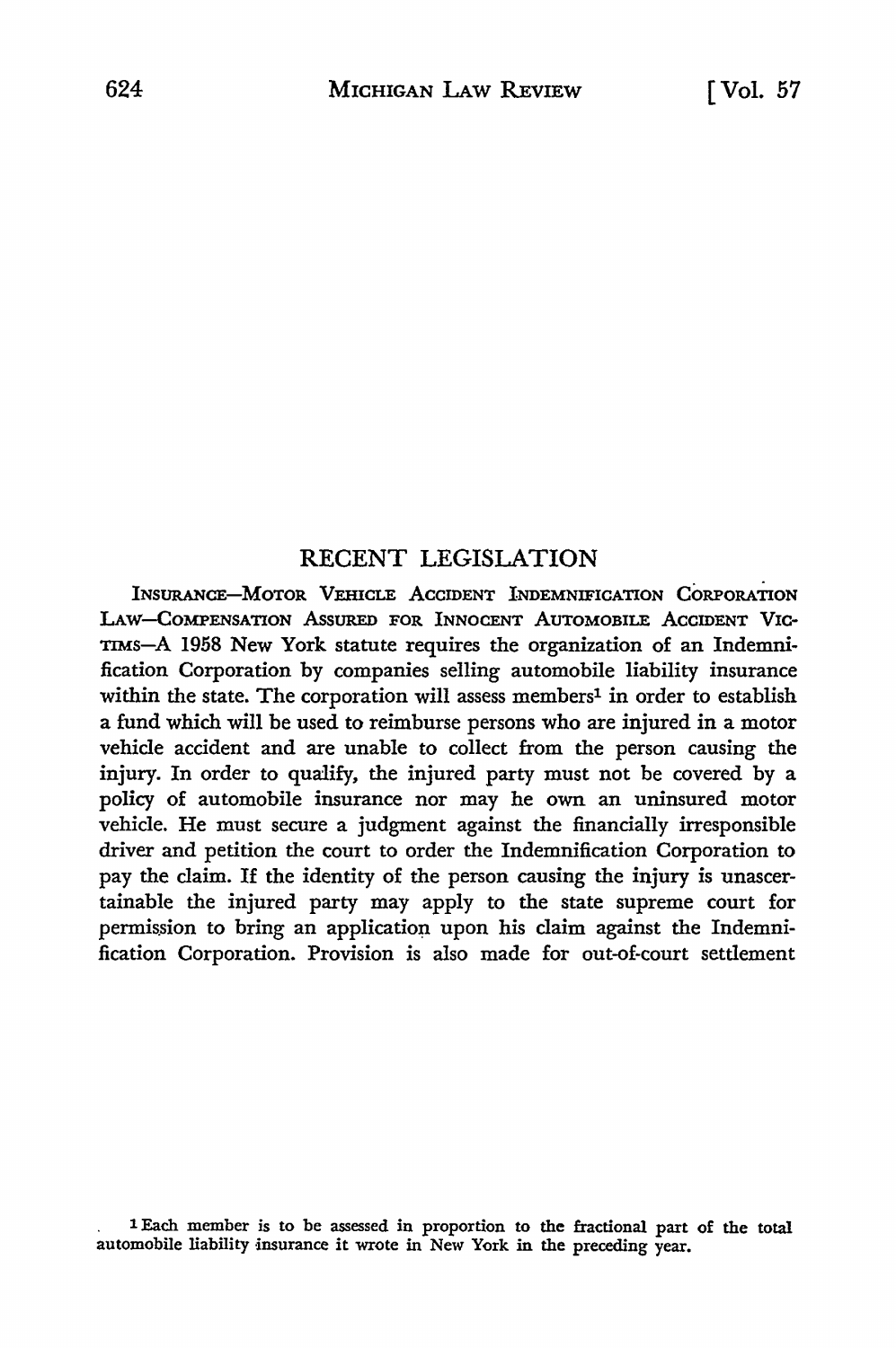between the corporation and the injured party. A companion statute requires that every policy of automobile liability insurance contain a clause

providing the insured with the same protection afforded a qualified person under the Indemnification Law. 27 N.Y. Consol. Laws (McKinney, 1952; Supp. 1958) pt. 2, Art. 17A, §§600-626; pt. 1, §167(2).

For years the public has been appalled by the number of automobile accident victims who go unrecompensed because the person at fault is uncollectible.2 State legislatures have reacted to this concern by enacting laws which require or encourage the automobile driver to provide for his financial responsibility.3 In 1956 the New York legislature enacted a compulsory automobile liability insurance law to assure that all drivers would be able to respond in damages for injuries caused by them.4 The advocates of the act acknowledged that it was only a partial solution for it failed to provide for injuries caused by out-of-state drivers, hit-and-run accidents, or cases where the insurer escaped liability because of some act or omission of the insured.5 The Indemnification Law aims to fill these **gaps.s** 

The initial question is whether the act is constitutional. State regulation of the insurance industry has been upheld in numerous cases.7 It has even been suggested that "the power of the state is broad enough to take over the whole business."8 It is probable that the courts will sustain the constitutionality of the Indemnification Law as another necessary regulation of the industry.9 In light of the fact that the United States Supreme Court has held that the state has power to require the insurance companies to

**<sup>2</sup>See** m. **State** Legislative Council, Publication 129, Nov. 1956, quoted in Corrick, "Motor Vehicle Accident Responsibility," 25 KAN. Sr. B.A.J. 225 at 226 (1956-57).

<sup>8</sup>Vorys, "A Short Survey of Laws Designed To Exclude the Financially Irresponsible Driver From the Highway," 15 Omo ST. L.J. 101 (1954).

**4** 62A N.Y. Consol. Laws (McKinney, 1952; Supp. 1958), Art. 6A, §§93-93K. The statute requires proof of liability insurance coverage or fulfillment of an alternative requirement of financial responsibility before registration of a vehicle. See note, 32 N.Y. UNIV:L. REv.147 (1957).

<sup>5</sup>"This gap in the law will continue to demand remedial amendment, and I will continue to press for legislation to fill the void." Message of the governor approving the Motor Vehicle Financial Security Act, 1956 NEW YoRK STATE LEGISLATIVE ANNUAL 471.

<sup>6</sup>New York is the first state to combine compulsory liability insurance with an unsatisfied judgment fund. A combination of these two laws is in effect in Victoria and New South Wales, Australia. Victoria Acts of Parliament 1951, No. 5616. New South Wales Stat. 1942, No. 15, as amended by N.S.W. Stat. 1951. No. 59.

7 E.g., FTC v. National Cas. Co., 357 U.S. 560 (1958), note, 57 MICH. L. REv. 289 (1958). See also cases collected in California State Automobile Assn. Inter-Insurance Bureau v. Maloney, 341 U.S. 105 at 109, n. 2 (1951).

<sup>8</sup>California State Automobile Assn. Inter-Insurance Bureau v. Maloney, note 7 supra, at 110.

9 For years the Supreme Court bas upheld the constitutionality of funds which were created by the assessment of public service corporations similiar to insurance companies. Thus, a bank guarantee fund was sustained in Noble State Bank v. Haskell, 219 U.S. 104 (1910). See also Offield v. New York, N.H. and H. Ry. Co., 203 U.S. 372 (1906).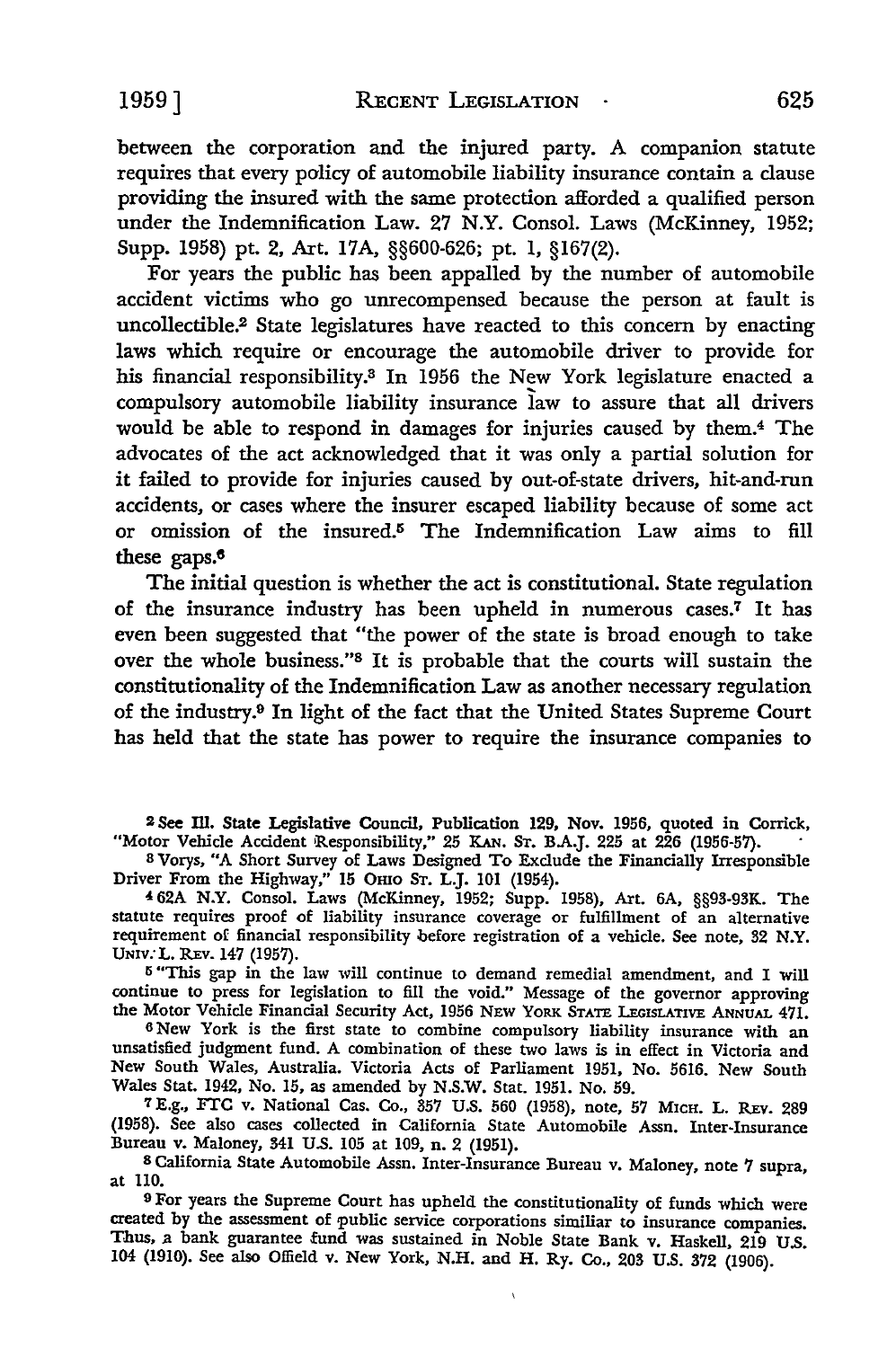bear the cost of an assigned risk plan,10 it would seem clear that the states can assess these companies in a more direct way to accomplish the same objective.

If the constitutionality of the act is accepted, there still remains the question of its social desirability. Basically the law provides that a fund will be established from the contributions of one group (the insured drivers who will pay the cost of the assessment against the insurance companies through increased premiums) to provide for injury which may result to a second group (the three million state residents who are not members of automobile owning families) from the tortious acts of a third group (the unidentified or financially irresponsible drivers who cause injuries). The general philosophy of fund laws such as workmen's compensation is to distribute the losses to the group ultimately responsible for creation of the hazard.11 It would seem to follow that drivers as a group should bear the cost of the indemnification fund since they create the highway conditions which provide an opportunity for injury. But in this area drivers may be divided into two subdivisions: (1) those who carry insurance and have thereby assumed their share of the responsibility for creation of the hazard; and (2) those who are financially irresponsible. The first group is, under the indemnification law, forced to subsidize the delinquent group. It would seem more equitable to distribute the cost among those receiving the protection (the non-drivers) or at least to distribute it equally by increasing direct taxes.

Administration of the fund through the insurance industry seems satisfactory from the standpoint of the state.12 Insurance companies are equipped to handle claims efficiently.13 Since they are being assessed to provide the fund they will be motivated to protect it from diminution. Members of the insurance industry feel that such laws represent a step toward socialization of the business.14 However, a law administered by

13 The administrative weaknesses which result from state handling of the North Dakota unsatisfied judgment fund are criticized in Bergesen, "The North Dakota Unsatisfied Judgment Fund," 29 N.D. L. REv. 123 (1953).

14 This opposition is illustrated by the battle waged against compulsory liability insurance in New York. Full page advertisements were carried in New York's leading newspapers criticizing the proposed law. N.Y. DAILY NEWS, Feb. 26, 1954. Most of the .criticisms set forth in the ads are remedied by the Indemnification Law. See also Craugh, "The Problem of the Financially Irresponsible Motorist," 1955 INs. L.J. 310.

<sup>10</sup> California State Automobile Assn. Inter-Insurance Bureau v. Maloney, note 7 supra. See Factory Mutual Liability Ins. Co. of America v. Superior Court, 300 Mass. 513, 16 N.E. (2d) 38 (1938).

<sup>11</sup> Report of the Employers' Liability Commission of N.Y. (1910). See also Ives v. South Buffalo Ry. Co., 201 N.Y. 271, 94 N.E. 431 (19ll). In the case of workmen's compensation the public, which creates the demand for the product, pays through higher prices the cost of compensating the injured workmen.

<sup>12</sup> Green, "An Insurer Looks at the New Jersey Unsatisfied Judgment Fund Law," 1956 INS. L.J. 728.